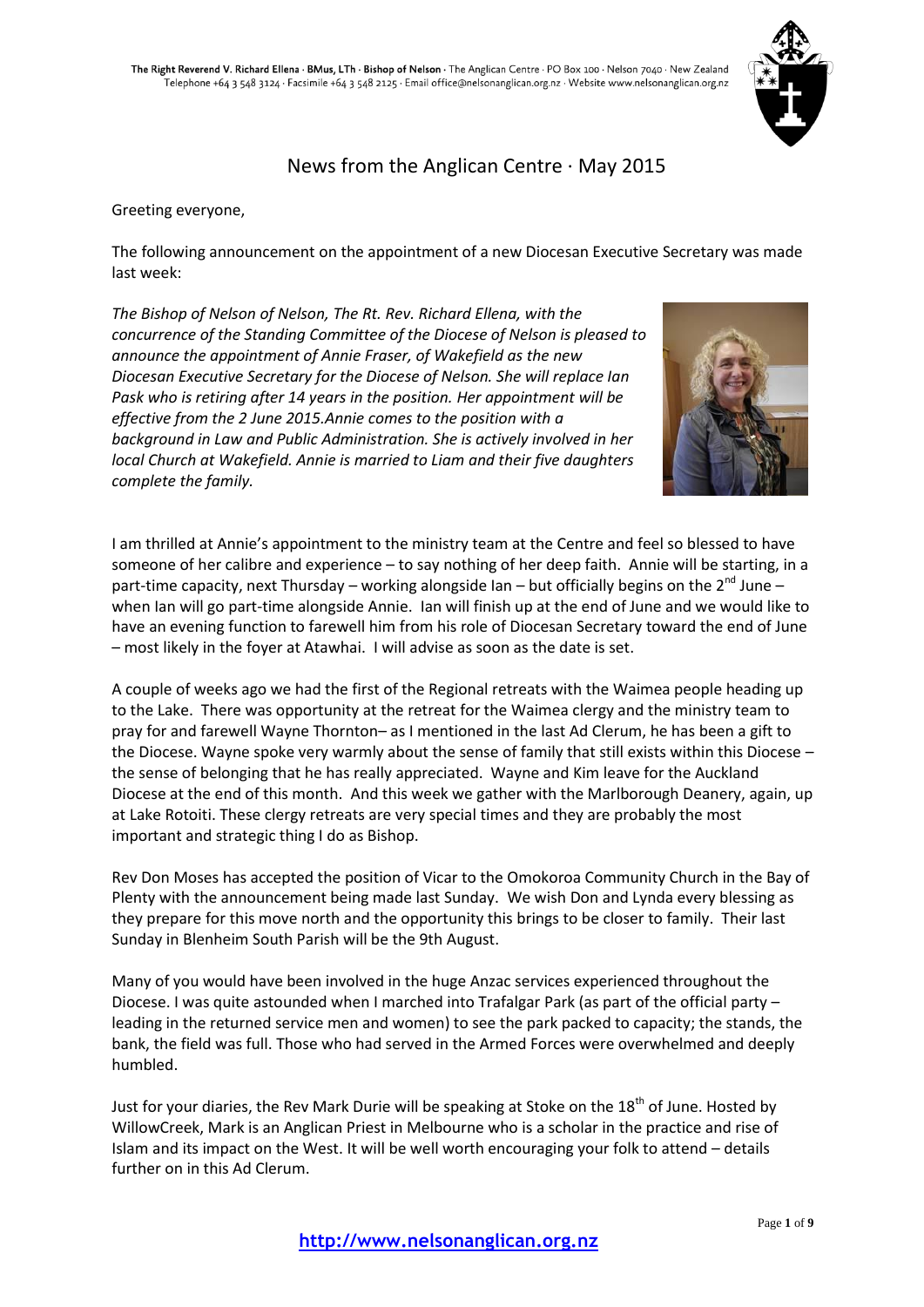I'll be taking some annual leave during May. It was beginning to accumulate and my staff team encouraged me to clear the diary and get away for a week or two. Anita and David will be there for any questions.

With every blessing

+Richard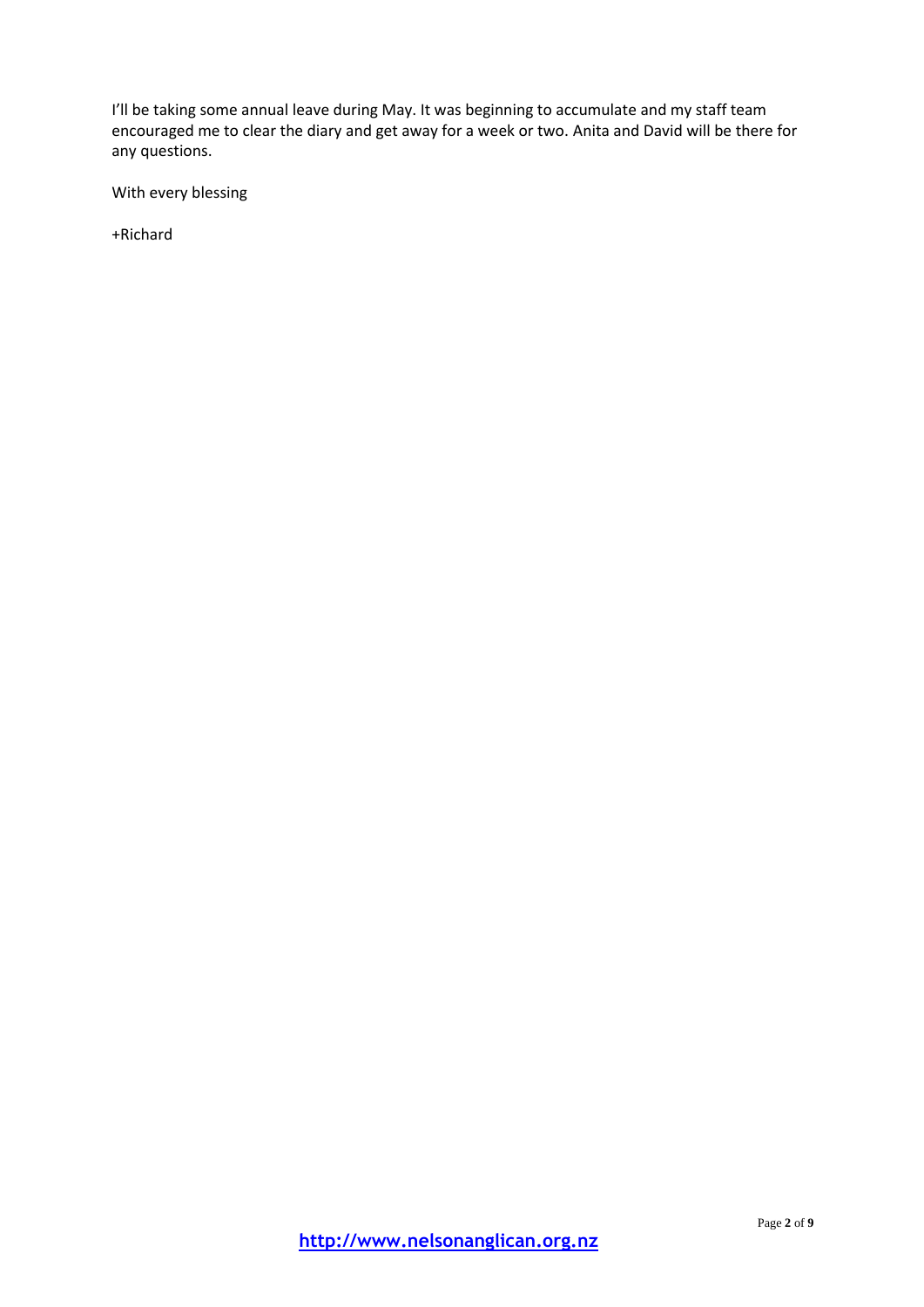# **PEOPLE AND APPOINTMENTS**

- Annie Fraser has been appointed Diocesan Executive Secretary.
- Rev'd Don Moses has been appointed Vicar to the Omokoroa Community Church in the Bay of Plenty.
- Rev'd Wayne & Kim Thornton leave Motueka at the end of May to take up a new position as Vicar in Mangawhai – Wellsford.
- Rev'd Derek Harding retires as Priest-in-Charge of Spring Creek.
- Ian Pask retires as Diocesan Secretary at the end of June.

## **FOR YOUR PRAYERS**

- Wayne & Kim Thornton and Don & Lynda Moses. Thank you for your faithful and valued ministries in the Nelson Diocese.
- For Annie as she takes up the role of position of Diocesan Secretary.
- For Derek and Denise Harding wishing them every blessing with their retirement.

## **EVENTS & NOTICES IN OUR DIOCESE & COMMUNITY**

(refer also to 'Ministry Education' for details of training events coming up)

**Nelson Regional Deanery Retreat** – 15-17 June at Lake Rotoiti. Commencing Monday at 5pm concluding Wednesday after lunch. More details will be sent to Nelson clergy.

**Mark Durie – 'Which God – Understanding Islam'.** We will be hosting the visit to Nelson of Dr Mark Durie (on behalf of Willow Creek). Mark Durie is a theologian, human rights activist, Anglican pastor, a Shillman-Ginsburg Writing Fellow at the Middle East Forum, and Adjunct Research Fellow of the Centre for the Study of Islam and Other Faiths at Melbourne School of Theology. .

Please start to advertise this in your parish and feel free to pass on to anyone you think would be interested. This is open to all denominations so please pass on to your colleagues in other churches as well.

#### **Meetings:**

**Thursday, 18 June 2015 at St Barnabas, 523 Main Road, Stoke:**

- **1. Mini seminar for Christian leaders (including lay leaders of churches and para-church leaders) : 3pm-5pm.** To make bookings for the mini seminar, visit [www.willowcreek.org.nz](http://www.willowcreek.org.nz/) or phone 07 282 0092.
- **2. Public meeting: 7.30pm-9pm** No pre-registration required for public meeting.

**St John's College Trust Board Scholarship for funding in 2016** Application papers are now available for Scholarship Funding in 2016. There are two categories of Scholarship available: **1. Post Ordination; 2. Lay**. The application form covers both categories of Scholarship and is to be used for both initial and continuing applications. Completed forms must be with Bishop Richard no later than **Tuesday**, **2 June 2015**. For those seeking funding to assist with further study or for sabbatical/study leave, please ask Anita for a set of application papers. Email: [bishops.pa@nelsonanglican.nz](mailto:bishops.pa@nelsonanglican.nz)

# **MINISTRY EDUCATION**

#### **TRAINING EVENTS**

#### **EQUIP MINISTRY EDUCATION**

EQUIP is part of Diocesan ministry education and is designed at an appropriate for anyone to attend to learn about ministry skills. **Please advertise these in your parish and invite current and future ministry leaders to attend.**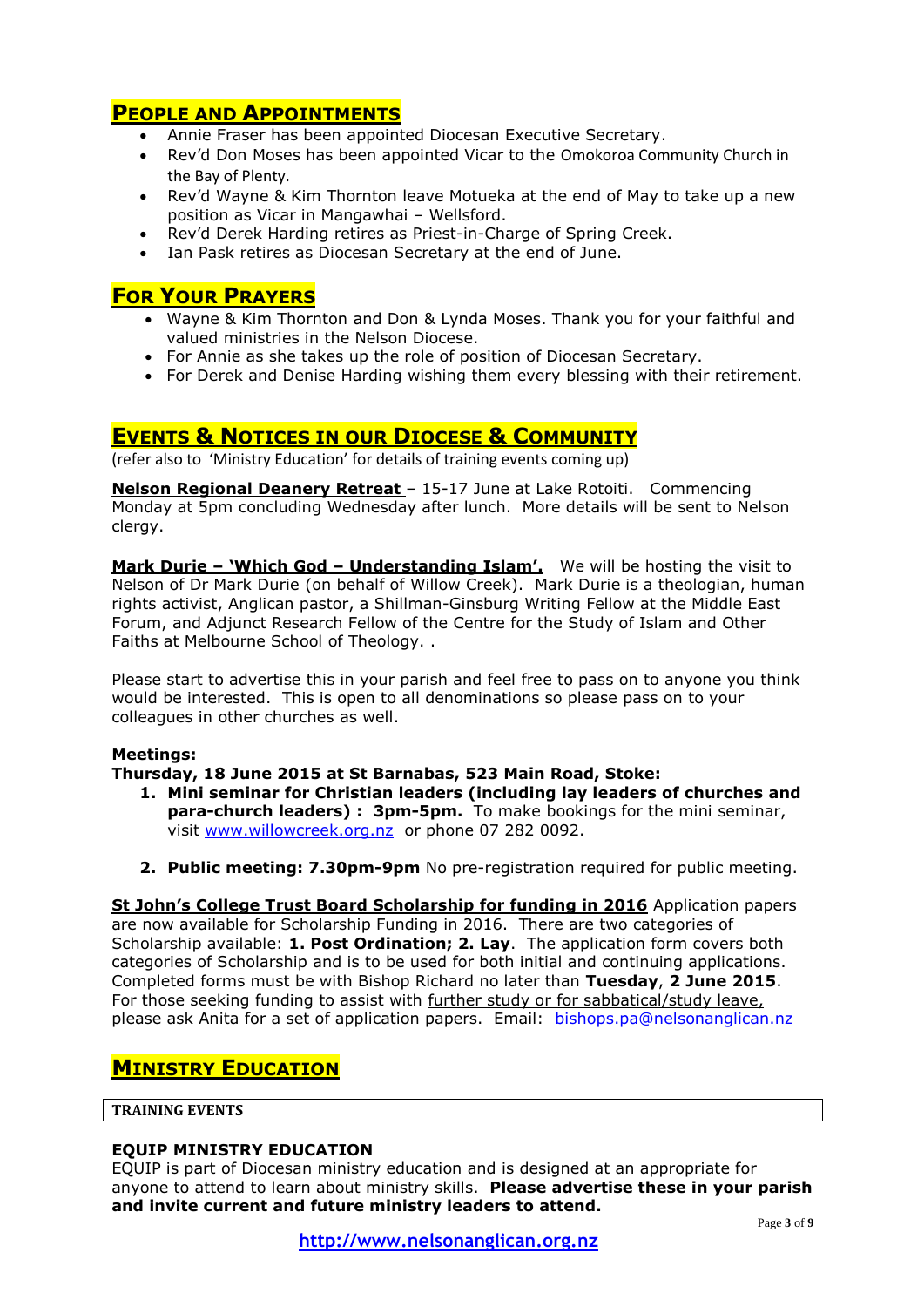### **Marlborough: (St Christopher's)**

- **June 13: Unit 4 Mission-Shaped Ministry – NOTE New Date**
- September 5: Unit 10 Prayer (New)

## **Nelson/Waimea (St Stephen's Tahunanui)**

- May 2: Unit 2 Handling the Bible
- June 27: Unit 4 Mission-Shaped Ministry
- October 17: Unit 10 Prayer (new)

#### **Mawhera**

- May 16: Unit 2 Handling the Bible (St John's, Westport)
- August 1: Unit 4 Mission-Shaped Ministry (Holy Trinity, Greymouth)
- October 31: Unit 10 Prayer (New; St John's, Westport)

### **Post Ordination Ministry Development (POMD)**

POMD is on a Thursday and starts at 10am (coffee from 9.30 unless stated).

- May 21 CFM+Youth
- June 18 Elder+Social
- July 30 Prayer David Hollingsworth?
- August 13/14 School of Theology
- September No POMD Synod
- November 6 (Friday) Willow Creek GLS2015 will have a group "Nelson Anglican" booking
- November 19-20– Bishop's Retreat

#### **CHURCH ARMY – APPRENTICESHIP IN EVANGELISM AND CHURCH PLANTING**

For details see<http://www.ca-nz.org/whatwedo/apprenticeship/>

#### **Willow Creek GLS 2015**

In order to get a good group registration rate I have pre booked and set up a Nelson Anglican Group for the Nelson GLS, Friday Nov 6.

You can now register yourself and others from your church (lay and ordained) following the instructions below. You do not have to pay as this will be covered by Ministry Education.

<http://willowcreek.org.nz/product/gls-2015-conference-individual-rate/>

From here, people choose Nelson, number of registrations they want, then 'add to cart'. They then need to enter the coupon code: **Nelson Anglican** 'Update cart' – then 'proceed to checkout', where they can enter their details and also details of any others they are registering at the same time.

#### **Up and Coming Events**

Rural Ministry Event to note: Trans-Tasman Rural Ministry Forum – early 2016. Details to follow.

#### **RESOURCES**

#### **NEW Resources now available.**

If you know of any good small group resources please let me know so we can update our supply. **EQUIP** DVDs are also available at Holy Trinity, Greymouth and St Christopher's, Blenheim for loan. **Please let your small group leaders know about these resources by passing this list on**.

| <b>NAME</b>                  | <b>TYPE</b> | <b>LOCATION</b>        |
|------------------------------|-------------|------------------------|
| Network Course               | <b>DVD</b>  | <b>Anglican Centre</b> |
| Survivors Guide to Hell Pt 2 | <b>DVD</b>  | Anglican Centre        |
| Rob Harley                   |             |                        |
| Transformed - Rick Warren    | DVD-book    | Anglican Centre        |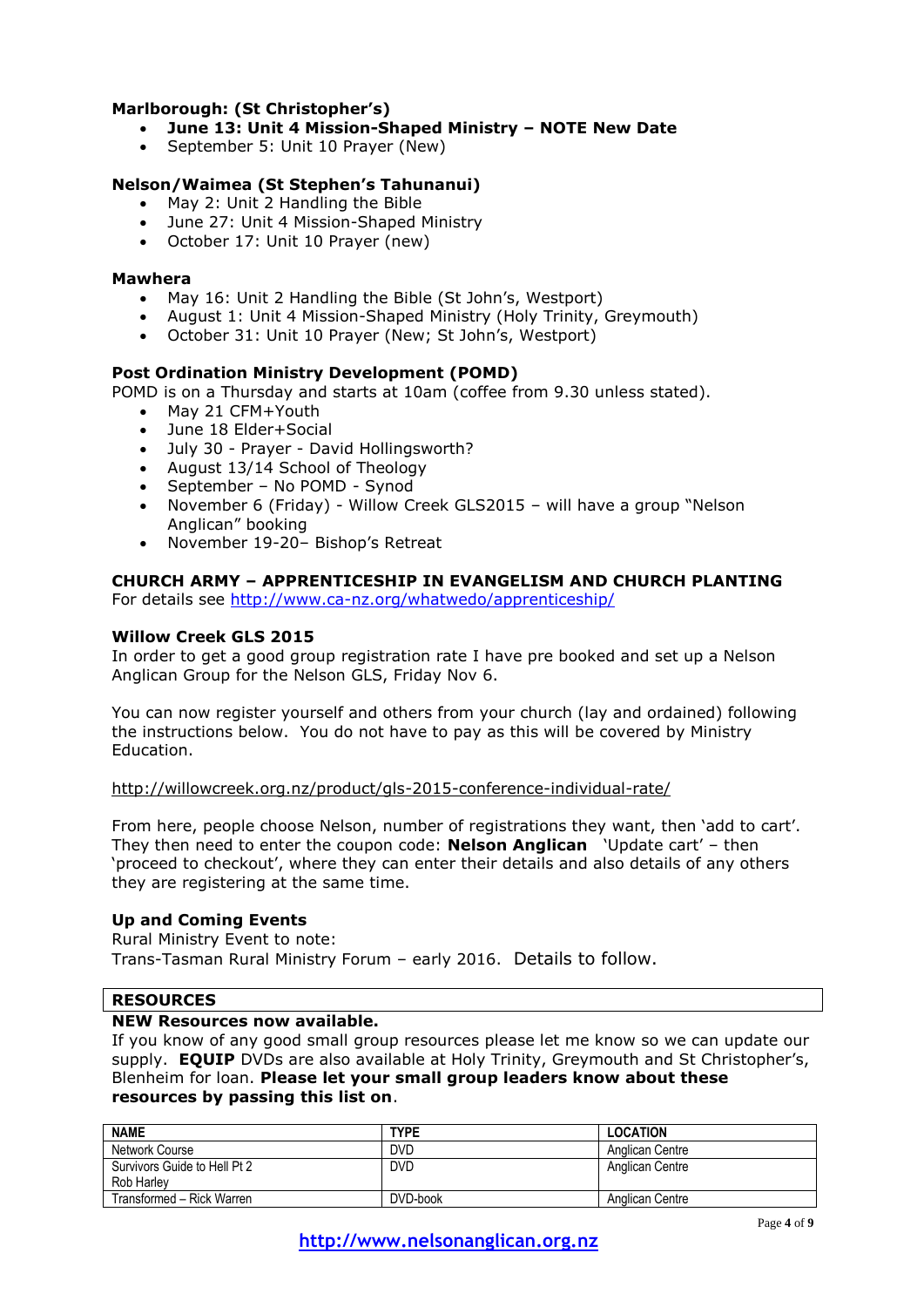| Son of God Movie                                   | <b>DVD</b>                       | Anglican Centre                   |
|----------------------------------------------------|----------------------------------|-----------------------------------|
| Missional Small Groups - Scott Boren               | <b>Book</b>                      | Anglican Centre                   |
| Making Small Groups Work - Henry Cloud and         | <b>Book</b>                      | Anglican Centre                   |
| John Townsend                                      |                                  |                                   |
| <b>Christianity Explored</b>                       | DVD+book                         | Anglican Centre                   |
| Discipleship Explored                              | DVD-book                         | Anglican Centre                   |
| Soul Handbook - Older teens/Young Adults           | DVD-book                         | Anglican Centre                   |
| (Christianity Explored youth series)               |                                  |                                   |
| CY (11-14yr; Christianity Explored)                | <b>Book</b>                      | Anglican Centre                   |
|                                                    |                                  |                                   |
| Animate "Practices" – Children Ministry Resource – | DVD+book                         | Anglican Centre                   |
| Spiritual Practices. Spark House Publications      |                                  |                                   |
|                                                    |                                  |                                   |
| Phil Trotter Mentoring (POMD)                      | <b>DVD</b>                       | Anglican Centre and Bishop Sutton |
|                                                    | Also https://vimeo.com/125527525 | Library                           |
| Julie Hintz SafeHere 3 and 4                       | <b>DVD</b>                       | Anglican Centre and Bishop Sutton |
| (POMD Oct 2014)                                    | Also                             | Library                           |
|                                                    | Session 3                        |                                   |
|                                                    | https://vimeo.com/125010455      |                                   |
|                                                    | Session 4                        |                                   |
|                                                    | https://vimeo.com/125010454      |                                   |
|                                                    |                                  |                                   |
| Brian Rosner (School of Preaching 2014) How we     | <b>DVD</b>                       | Anglican Centre and Bishop Sutton |
| read, interpret and apply Scripture                |                                  | Library                           |

### **Online: via BTC/ Diocesan websites "Resources" sections.**

BTC has now established a platform to make video presentations available at [www.bishopdale.ac.nz/resources.](http://www.bishopdale.ac.nz/resources)

### **Questions on Theology and Science.**

**BIOLOGOS** is an organization founded by Francis Collins, of dedicated evangelicals committed to the relationship between the Christian faith and science. They have a new site for "pastor resources" which has very good resourcces for many of the difficult questions people ask. Check it out http://biologos.org/news/september-2014/newpastor-resource-Centre.

**ISCAST** (Institute for the Study of Christianity in an Age of Science and Technology) is an Australian organisation (with many NZers and expats) dedicated to exploring the interface between science and the Christian faith. Its membership consists of scientists, theologians and professionals with standing in their own fields and a commitment to the Christian faith. Their website has many good resources that tackle many questions about science and faith. See http://www.iscast.org.

#### **InterChurch Bioethics Council.**

The **InterChurch Bioethics Council** (ICBC) is composed of appointed representatives from Anglican, Methodist and Presbyterian Churches for the purpose of addressing crucial ethical issues in NZ relating to bioethics [http://www.interchurchbioethics.org.nz.](http://www.interchurchbioethics.org.nz/)

God Bless - Graham

## **SOCIAL SERVICES ENABLER**



Dear everyone – the ACCT met on 30 April and discussed some of the accountability reports you have provided. The remainder will be discussed at the meeting on 28 May. Thank you for the quality of reporting this year – as ministries have become more established increasing depth, breadth and effectiveness has become evident. It is also clear that the people involved in the delivery of these ministries are so very passionate about what they are doing and need to be well supported by the parish in their (often very part-time) roles. There is good reason to feel encouraged as we continue to build connecting points and relationships with many people who don't come to Sunday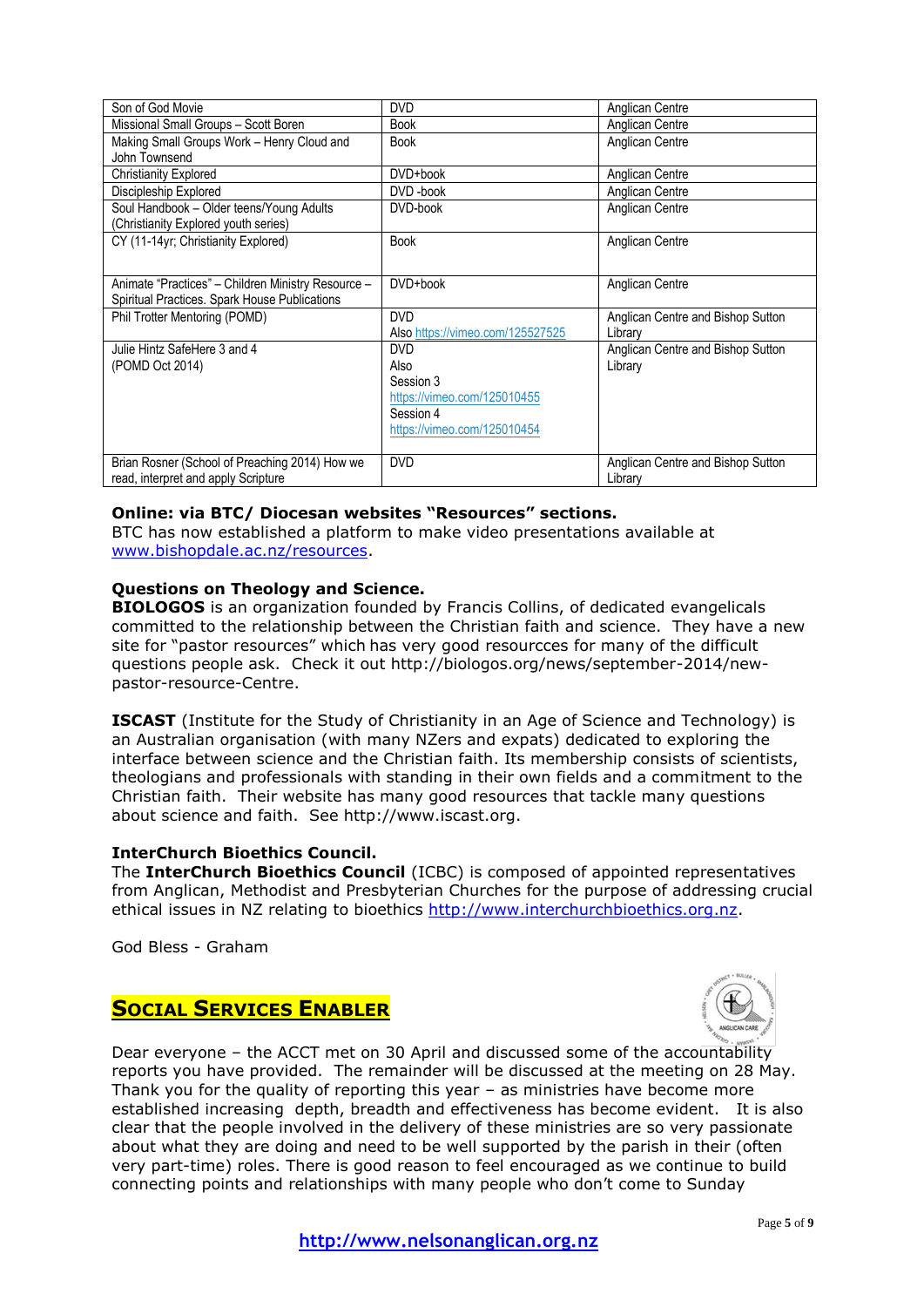services but nevertheless call the local Anglican church 'their' church – a privilege we have, to be present on the community' doorstep'. The next opportunity for social services ministry funding is ACCT due on 1 June. Blessings Gerrie Mead - Social Service Enabler

# **YOUTH COORDINATOR**



**Hi everyone** we had a great week with Phil Trotter the national youth person speaking at Charge on being a disciplined disciple, very challenging stuff as we consider our own personal discipleship as youth leaders. Good to hear from some of our crew about how term 2 is shaping up as well as hearing some God Stories from the Easter Camp trip in the holidays.

Coming up over the next few weeks I'll be heading to the mighty West Coast to catch up with leaders and head to the Shed - we also have the 40 hour famine end of May and some other exciting events to get ready for which you can read about below.

We have a stack of new ministry resources on our Youth desk available for use at your place. Feel free to come in and browse or let me know what you'd like to borrow and I can send it to you via snail mail. Alternatively you can check out our resources on the website. I'll also have my flight case with me at Charge Leadership if you can make it along ;)

Make sure you book this into your diaries! This is a Nelson / Waimea combined Youth groups event hosted by St B's Stoke. The Op Shop ball promises to be a fun and affordable way to dress to the nines and enjoy the winter air whilst dancing the night away - or standing to the side of the hall all night looking cool - whatever takes your fancy. Check out the facebook page [HERE](http://nelsonanglicanyouth.us9.list-manage.com/track/click?u=77d67e014607ec1799bfa00bd&id=536a8eb6cc&e=4bd71db7b0) and start planning your attire...

## **Friday 12 June / 7.00pm-9.00pm / St Barnabas Stoke / Tickets available soon**

There is a new event for young adults kicking off in the Nelson / Waimea region in June all details will be released soon but this promises to be an exciting new initiative you don't want to miss. Thursday 4 June at St Stephens - book it in ;)

This is a national conference for all of our Anglican youth leaders and young up and coming leaders - happening again at El Rancho in Waikanae 28-30 August with a range of quality presenters (Mike Dodge, Scottie Reeve and Spanky Moore to name a few) and youth ministry movers and shakers as well as over 200 other Anglican youth leaders to catch up with. The band City of light will be back on worship as well!

If you're a youth leader and keen to go, the Nelson Diocese will be putting together a travel and rego package for you like last year to help make it easy to attend. Check out the info and book in the dates now so you can make it but hold off registering for now and we will be in touch with more details soon.  $*$  Rego cut off will be Fri 10 July  $*$ **Check out more of this events details on the Resourced website** <http://www.anglicanyouth.org.nz/theabbey>

If anyone is keen to take on the 40 hour famine challenge as a youth group there are some great resources to help you get started on the World Vision website [www.worldvision.org.nz/portal/famine/church.aspx](http://www.worldvision.org.nz/portal/famine/church.aspx)

The famine weekend kicks off on Friday 22 May so you have some time to prepare Graham O'Brien is hosting an Equip training session on 'Handling the Bible' that all our youth leaders are invited to if keen. It will tackle such things as understanding the Bible and it's books, knowing the overarching narrative of scripture and looking at how we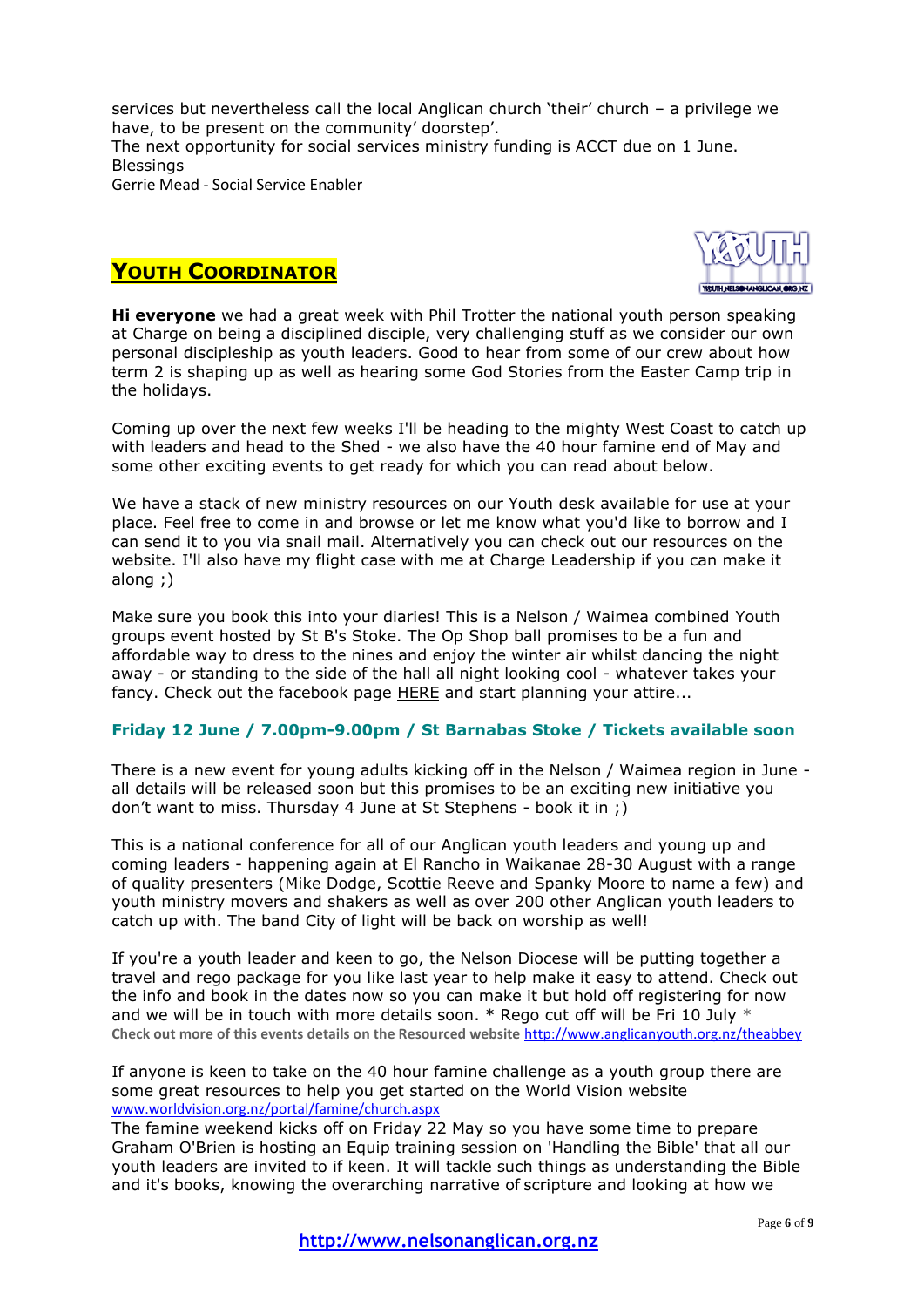#### engage with it as a teaching tool. If you'd like to head along feel free! **Sat 2 May / 9.30am to 4.00pm / Hosted by St Stephens in Nelson / \$ FREE**

Coming up this school holidays we are re-launching Bandcamp after a years break as 'PRAISE', a camp for worship bands and musos on their local worship team or looking to be... We will be camping at Bridge Valley and spending a whole weekend jamming, tweaking our skills, learning new songs, being encouraged in our faith and praising God. We're hoping to have a handful of guest speakers and artists as well as Nelsons own City of light as hosts. It will be a pretty epic weekend for sure.

Promo will be out in May but book these dates in now and start thinking of who you could invite along to be encouraged in their music gifts. Regos will close Fri 3 July. Term 2 ------------------------------------------------------------------------------------------------

**40 Hour Famine:** Friday 22 to Sunday 24 May (Possible combined youth event?)

**New young adults event in Nelson:** Thursday 4 June (More exciting details soon)

**Op Shop ball:** Friday 12 June (Combined Nelson / Waimea youth groups event) **Charge Leadership:** We're tweaking the format - times and days TBC

**PRAISE:** Friday 10 to Monday 13 July (School holidays - registrations out May)

Term 3 ------------------------------------------------------------------------------------------------

**The Abbey:** Friday 28 to Sunday 30 August (Nelson leaders group info May)

**Synod:** Thursday 17 to Saturday 19 September in Westport - calling all youth reps! Term 4 ------------------------------------------------------------------------------------------------

**Spring camp:** Friday 23 to Monday 26 October (Registrations / info out term three)

LUKE SHAW: Youth Coordinator OFFICE +64 035483124 Mobile 0212772186 [youth@nelsonanglican.nz](mailto:youth@nelsonanglican.nz)

NATHAN HUGHES**:** Youth Assistant Mobile 021 1103 322 [youth.assist@nelsonanglican.nz](mailto:youth.assist@nelsonanglican.nz)

# **BISHOP SUTTON LIBRARY**

#### **Ortberg, John.** *Who is this man: the unpredictable impact of the inescapable Jesus***. Michigan : Zondervan, c2012.**

This insightful book explores how Jesus impacted on history and how his revolutionary ideas radically transformed our world.

#### **Hendery, Alister G.** *Earthed in Hope: Dying, Death and Funerals – A Pakeha Anglican Perspective:* **Philip Garside Publishing, NZ. 2014**

'*Earthed in Hope* is a valuable resource for funeral celebrants, counsellors and anyone supporting the bereaved and dying. Hendery reflects on and responds to spiritual, theological, liturgical, pastoral and cultural questions, and offers practical suggestions and insights that will be helpful to those involved in taking funerals and caring for the bereaved and the dying.

From the Foreword by + Philip Richardson, Primate and Archbishop – Tikanga Pakeha: "Alister Hendery is offering us a great gift in this beautiful, resource-filled and comprehensive book…in simple and unassuming style Alister provides not only a comprehensive resource, but a wise, insightful and at times challenging guide across the uniquely privileged landscape the pastor is called to traverse."'

Elizabeth Dooley – Librarian Tel. (03) 548 8785 ext 4 Email : [library@bishopdale.ac.nz](mailto:library@bishopdale.ac.nz)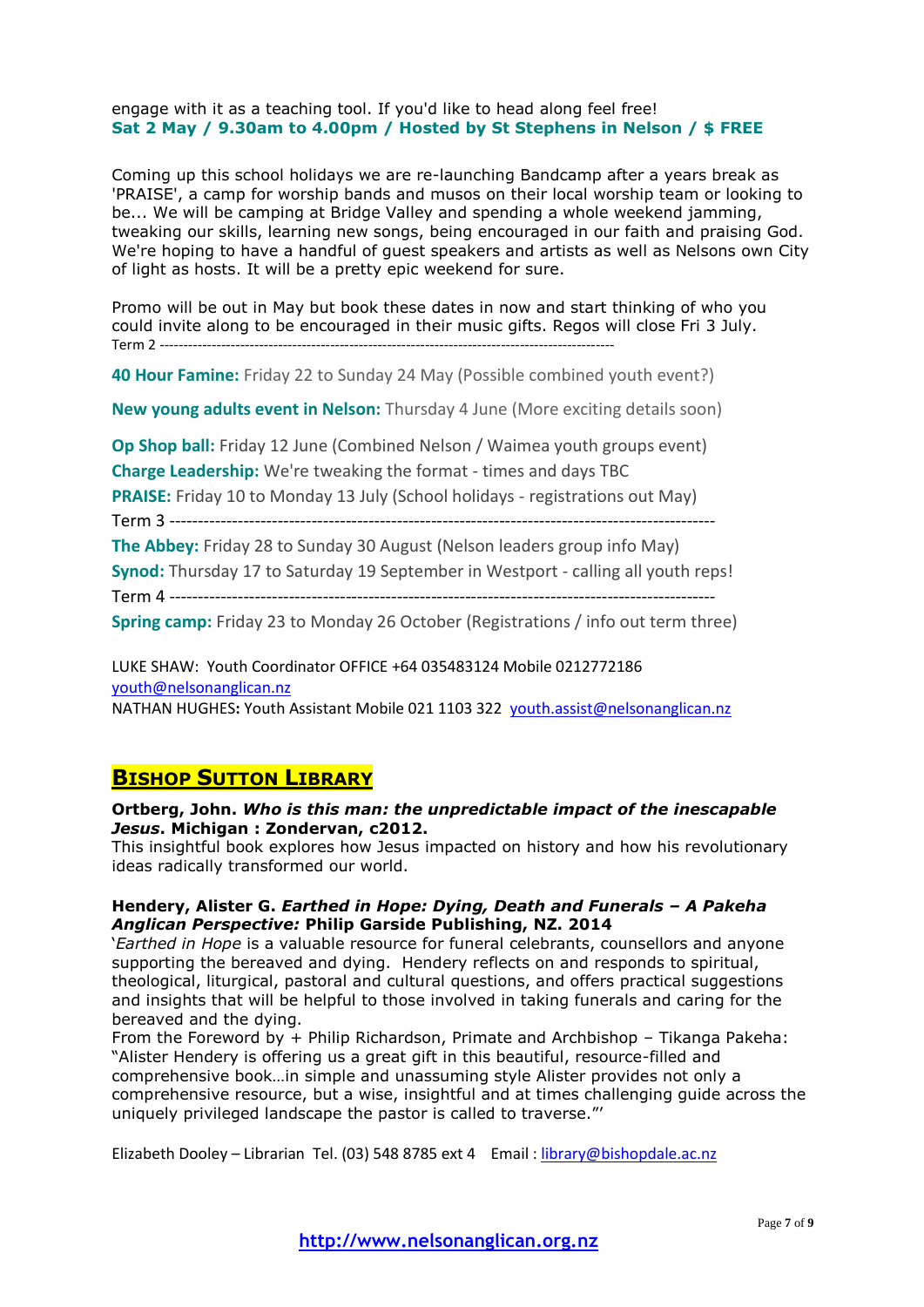**BTC community:** Some of you will be aware that Elizabeth Dooley, our expert in the Bishop Sutton Library, is heading to the UK for an extended time in the middle of this year. Elizabeth has decided to resign from her role as Librarian as she leaves for this break. She and I have discussed this, and I have accepted Elizabeth's resignation from June 3 this year. Elisabeth is part of our College family, and I am very hopeful that she will continue to help us in a different library role when she returns to Nelson later in the year. Although we will have time to officially farewell Elizabeth later and thank her more fully, and I want to say now how much I appreciate her skills and most of all her kindness and willingness to help everyone who uses the library in any way, and the way she is part of our community. In Christ, Andrew Burgess (Dean of BTC)

# **GENERAL NOTICES**

### **Bicentenary Service DVD**

We now have available the DVD of the Christmas Day 2014 Bicentenary Service at Oihi Bay. 'A Very Special Christmas – a bicentenary ecumenical service of thanksgiving' as broadcast live on TVNZ on Christmas Day 2014. Just \$10 each (post included) it comes in an attractive colour cover (as attached), and the first 200 copies receive a copy of the service booklet,and the ecumenical 'statement for the gospel bicentenary'.



Orders to Anglican General Synod Office, 09-5214439 [gensec@anglicanchurch.org,nz](mailto:gensec@anglicanchurch.org,nz) PO Box 87188 Meadowbank Auckland. Cheques payable to 'Anglican Church General Synod'.

**Ellel Ministries (NZ)** – Ellel Ministries is a worldwide non-denominational Christian organisation with a vision to equip the local church to bring God's healing to people. The aim is to grow effective disciples by helping to identify and remove blockages to waling in our true identity and destiny in Christ. For more information on the NZ Ellel ministry and programme of events in Christchurch for 2015 contact Paul or Jillian Larsen-Robertson on 021 269 8384 or info.newzealand@ellelministries.org

# **VACANCIES OUTSIDE OF OUR DIOCESE**

Wellington Diocese:

 All Saints Hataitai – Vicar. If you have any queries or would like further information, please contact (in confidence) Bishop Justin or the Parish nominators [\(allsaintsnominators@gmail.com](mailto:allsaintsnominators@gmail.com) or telephone Davod on 027 232 3925). Your application and CV to: Bishop Justin Duckworth, PO Box 12046, Wellington 6144. Ph 04 472 1057. Applications close Thursday, 28 May 2015.

Christchurch Diocese:

- Upper Riccarton-Yaldhurst Parish Full-time Vicar. Applicaton deadline: 15 May 2015.
- Halswell-Prebbleton Vicar. Application deadline: 1 June 2015

For ministry description and an expression of interest form please email the office of Bishop Victoria Matthews of the Diocese of Christchurch at[: bishopspa@anglicanlife.org.nz](mailto:bishopspa@anglicanlife.org.nz)